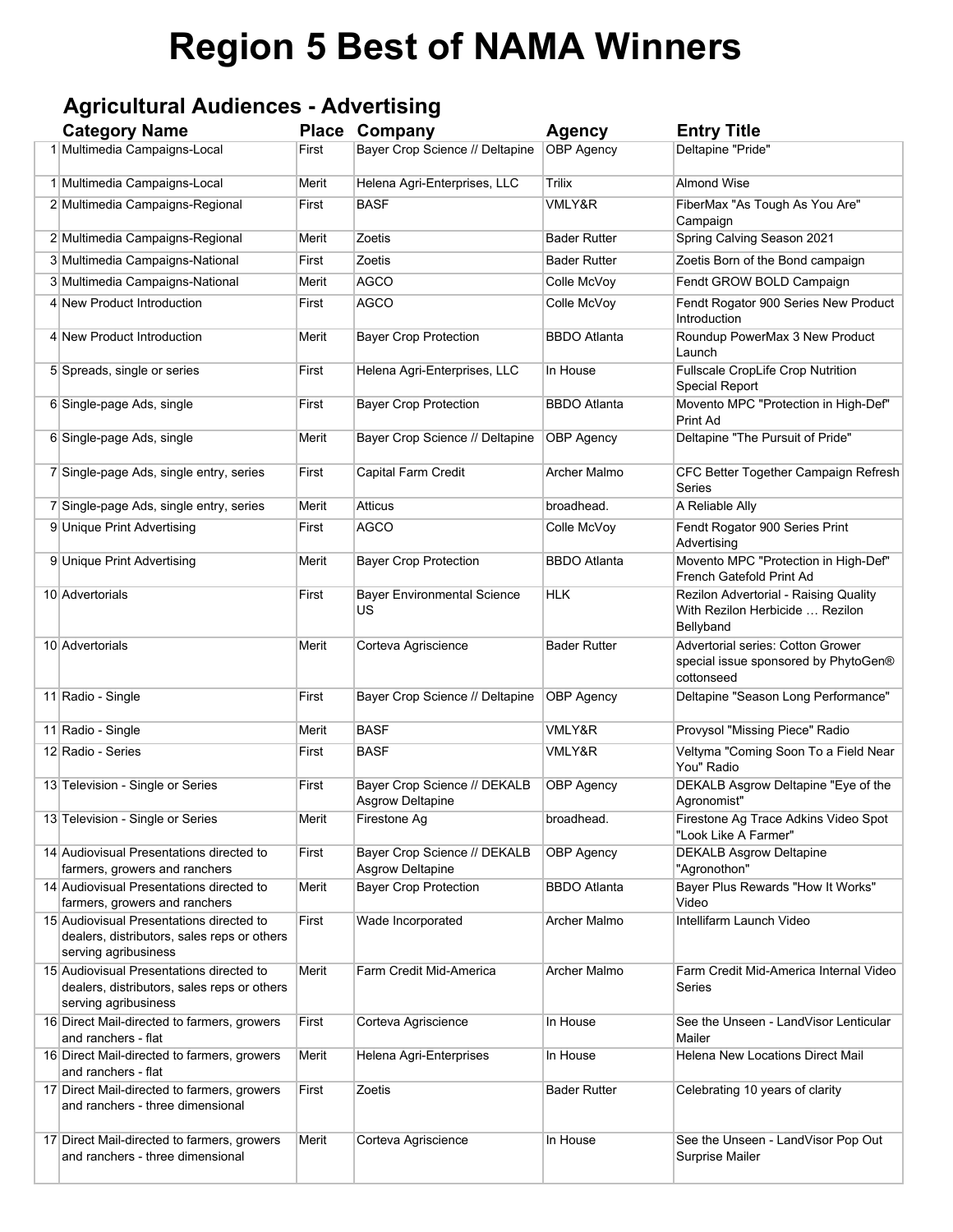| <b>Category Name</b>                                                                                                                |       | Place Company                                                                | <b>Agency</b>                             | <b>Entry Title</b>                                                              |
|-------------------------------------------------------------------------------------------------------------------------------------|-------|------------------------------------------------------------------------------|-------------------------------------------|---------------------------------------------------------------------------------|
| 19 Direct Mail-directed to dealers,<br>distributors, sales reps or others serving<br>agribusiness - three dimensional               | First | Syngenta Seeds                                                               | <b>G&amp;S Business</b><br>Communications | Agrisure Field Day in a Box                                                     |
| 19 Direct Mail-directed to dealers,<br>distributors, sales reps or others serving<br>agribusiness - three dimensional               | Merit | Bayer Crop Science // Deltapine                                              | <b>OBP</b> Agency                         | Deltapine NPE Summit "Wooden<br>Crates"                                         |
| 20 Billboards or other outdoor ads                                                                                                  | First | Wade Incorporated                                                            | <b>Hunt Marketing</b>                     | Dreaming Of Green                                                               |
| 20 Billboards or other outdoor ads                                                                                                  | Merit | <b>BASF</b>                                                                  | VMLY&R                                    | Pristine "Masterpiece" Billboard                                                |
| 21 Customer Brochures, Catalogs-farmer<br>directed-1 or more elements                                                               | First | Corteva Agriscience                                                          | In House                                  | Range & Pasture Weed ID Guide                                                   |
| 21 Customer Brochures, Catalogs-farmer<br>directed-1 or more elements                                                               | Merit | <b>SIMPAS</b>                                                                | Archer Malmo                              | SIMPAS application system Sales<br><b>Sheets</b>                                |
| 22 Brochures, catalogs, etc., directed to<br>dealers, distributors, sales reps or others<br>serving agribusiness-1 or more elements | First | <b>Bayer Environmental Science</b><br>US                                     | <b>HLK</b>                                | Densicor "Frightful Five" Brochure                                              |
| 22 Brochures, catalogs, etc., directed to<br>dealers, distributors, sales reps or others<br>serving agribusiness-1 or more elements | Merit | <b>Bayer Environmental Science</b><br>US                                     | <b>HLK</b>                                | <b>Tetrino Complete Solution Brochure</b>                                       |
| 23 Point-of-purchase materials                                                                                                      | First | <b>Bayer Crop Protection</b>                                                 | <b>BBDO</b> Atlanta                       | Roundup PowerMax 3 Product Launch-<br>Retail Kit                                |
| 24 Exhibits - Live                                                                                                                  | First | Zoetis and Performance<br><b>Livestock Analytics</b>                         | <b>Bader Rutter</b>                       | 2021 NCBA Exhibit                                                               |
| 24 Exhibits - Live                                                                                                                  | Merit | Cotton Incorporated                                                          | <b>Curious Plot</b>                       | Whole Cottonseed "Cow Tip" Exhibit                                              |
| 25 Exhibits - Virtual                                                                                                               | First | Bayer Environmental Science, a<br>Division of Bayer CropScience<br><b>LP</b> | <b>HLK</b>                                | Bayer Environmental Science Turf &<br>Ornamentals - Bayer Golf Virtual Booth    |
| 25 Exhibits - Virtual                                                                                                               | Merit | Bayer Environmental Science, a<br>Division of Bayer CropScience<br>LP        | <b>HLK</b>                                | Bayer Environmental Science Turf &<br>Ornamentals - Bayer Virtual<br>Greenhouse |
| 26 Premiums/Specialties directed to<br>farmers, growers, ranchers or others<br>serving agribusiness                                 | First | <b>Farm Credit</b>                                                           | Archer Malmo                              | <b>NCBA Customer Event Collateral</b>                                           |
| 26 Premiums/Specialties directed to<br>farmers, growers, ranchers or others<br>serving agribusiness                                 | Merit | <b>Bayer Crop Protection</b>                                                 | <b>BBDO</b> Atlanta                       | Roundup PowerMax 3 Product Launch-<br>Retail Kit                                |
| 27 Corporate Identity                                                                                                               | First | Agricenter International                                                     | <b>Archer Malmo</b>                       | Veterans Employed in Technology and<br>Service in Agriculture (VETSA)           |
| 27 Corporate Identity                                                                                                               | Merit | Wade Incorporated                                                            | Archer Malmo                              | Wade Incorporated, IntelliFarm<br><b>Branding</b>                               |

## **Agricultural Audiences - Public Relations**

| 29 Overall PR Program - directed to farmers, First<br>growers, ranchers or others serving<br>agribusiness |       | <b>BASF</b>             | <b>VMLY&amp;R</b>                         | <b>BASF Public Relations Program: Your</b><br>Field is the Future     |
|-----------------------------------------------------------------------------------------------------------|-------|-------------------------|-------------------------------------------|-----------------------------------------------------------------------|
| 29 Overall PR Program - directed to farmers,<br>growers, ranchers or others serving<br>agribusiness       | Merit | <b>AGCO</b>             | Colle McVoy                               | Fendt PR Program and Luke Bryan<br>Partnership                        |
| 30 Media Relations                                                                                        | First | <b>BASF</b>             | <b>VMLY&amp;R</b>                         | A Game Changing PR product launch<br>for Teraxxa                      |
| 30 Media Relations                                                                                        | Merit | Syngenta Seeds          | <b>G&amp;S Business</b><br>Communications | Golden Harvest Enlist E3 Soybeans<br><b>Blitz</b>                     |
| 32 Brand Citizenship                                                                                      | First | Vestaron                | AdFarm                                    | Vestaron Sustainability Platform                                      |
| 33 News, Feature Article or persuasive<br>writing - Trade Media                                           | First | Pig Improvement Company | Filament                                  | Sow Trends Roundtable Article/Sow<br>Management Trends Management Tip |
| 33 News, Feature Article or persuasive<br>writing - Trade Media                                           | Merit | Syngenta                | <b>G&amp;S Business</b><br>Communications | Forecasting A Better Farm                                             |
| 34 News Release-Ag Media                                                                                  | First | Biovante                | Archer Malmo                              | Jimmy Frederick World Record<br>Soybean Yield News Release            |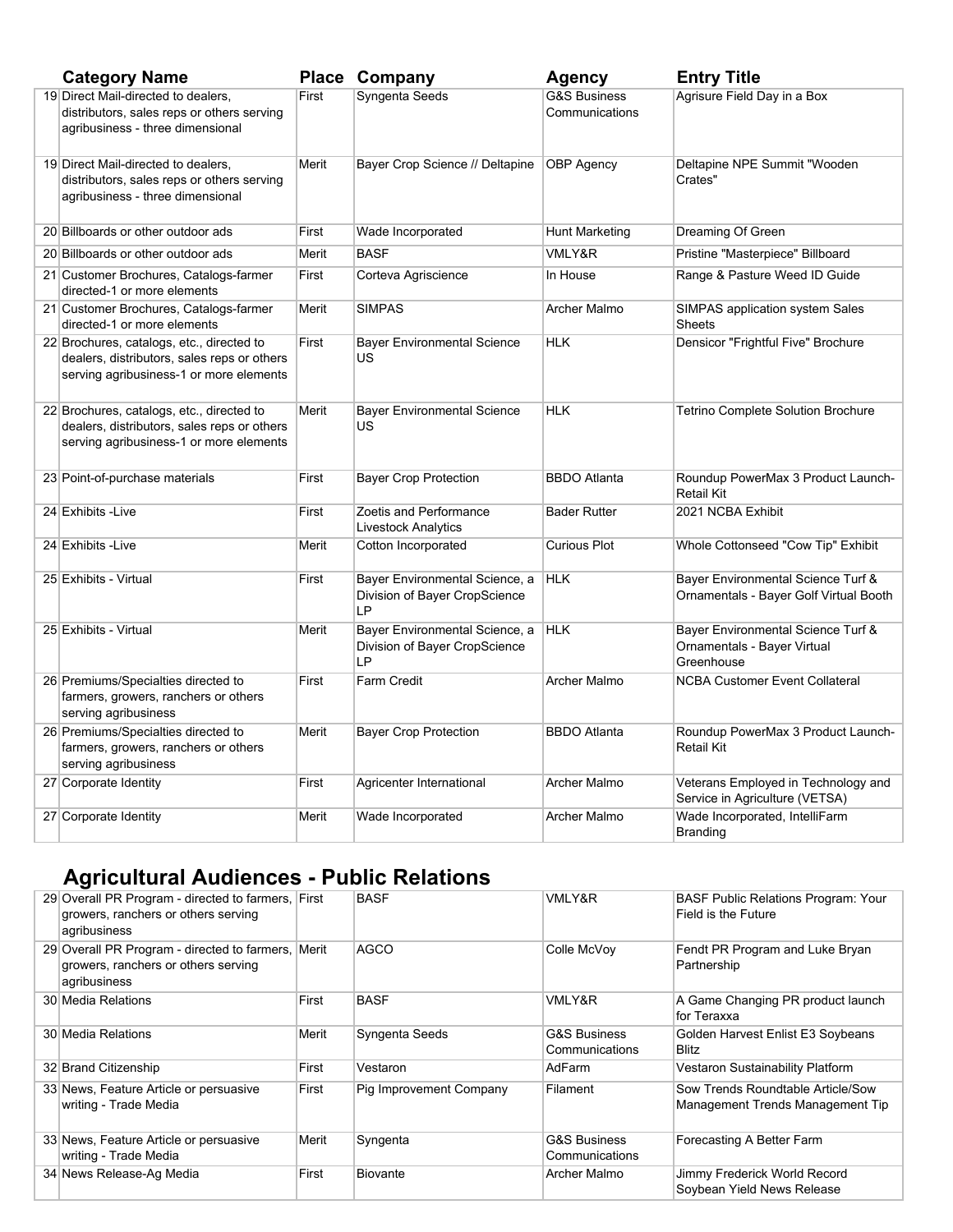| <b>Category Name</b>                                                                                    | <b>Place</b> | Company                         | <b>Agency</b>                                                                | <b>Entry Title</b>                                                                         |
|---------------------------------------------------------------------------------------------------------|--------------|---------------------------------|------------------------------------------------------------------------------|--------------------------------------------------------------------------------------------|
| 34 News Release-Ag Media                                                                                | Merit        | Syngenta Seeds                  | <b>G&amp;S Business</b><br>Communications                                    | Golden Harvest Agronomists Share<br>Strategies to Help Farmers Manage<br>Season Challenges |
| 35 Events - Customer                                                                                    | First        | RFD-TV                          | 8 Point Promotions<br><b>LLC DBA Certified</b><br>Agriculture<br>Dealerships | AgRally: A New National / Local Farm<br>Show Event                                         |
| 35 Events - Customer                                                                                    | Merit        | Helena Agri-Enterprises         | In House                                                                     | FieldLink Farmer Series at Commodity<br>Classic                                            |
| 36 Events - Media                                                                                       | First        | Syngenta                        | <b>G&amp;S Business</b><br>Communications                                    | Acuron GT Virtual Media Panel                                                              |
| 36 Events - Media                                                                                       | Merit        | Zoetis                          | <b>Bader Rutter</b>                                                          | Zoetis Cattle Virtual Media Roundtable                                                     |
| 38 Events - Virtual                                                                                     | First        | Syngenta Seeds                  | <b>G&amp;S Business</b><br>Communications                                    | Summerfest on Demand                                                                       |
| 38 Events - Virtual                                                                                     | Merit        | Bayer Crop Science // Deltapine | <b>OBP Agency</b>                                                            | Deltapine "NPE Summit 2020"                                                                |
| 39 Company and Association newsletters -<br>External - farmers, ranchers, or dealer<br>and distributors | First        | Horizon Ag                      | <b>Brighton Agency</b>                                                       | "Performance is" E-blast Campaign<br>for Horizon Ag                                        |
| 42 Company Publications - Annual Reports                                                                | First        | National Dairy FARM Program     | Filament                                                                     | 2020 Year in Review                                                                        |
| 43 Audio/Video Broadcast News                                                                           | First        | <b>AGCO</b>                     | <b>Exponent PR</b>                                                           | Fendt Rise Before Sunrise Video Series<br>With Luke Bryan                                  |
| 43 Audio/Video Broadcast News                                                                           | Merit        | Chr. Hansen                     | Rack & Pinion                                                                | <b>Microbial Minutes Podcast Series</b>                                                    |
| 44 Audio/Video Feature or Testimonial                                                                   | First        | Corteva Agriscience             | <b>Bader Rutter</b>                                                          | PhytoGen® cottonseed: Thriving in<br>Cotton video series                                   |
| 44 Audio/Video Feature or Testimonial                                                                   | Merit        | Syngenta                        | <b>G&amp;S Business</b><br>Communications                                    | Peanut Doctor: When To Stop Disease<br>Management                                          |

## **Agricultural Audiences - Digital**

| 45 Advertising on the Web - directed to<br>farmers, ranchers or growers, and all<br>others serving agriculture | First | Zoetis                        | <b>Bader Rutter</b>                       | CLARIFIDE® Plus: 'Now' HTML<br><b>Banners</b>                         |
|----------------------------------------------------------------------------------------------------------------|-------|-------------------------------|-------------------------------------------|-----------------------------------------------------------------------|
| 45 Advertising on the Web - directed to<br>farmers, ranchers or growers, and all<br>others serving agriculture | Merit | Yara North America            | Archer Malmo                              | Yaravita PROCOTE Campaign                                             |
| 46 Internet Website - directed to farmers.<br>ranchers or growers, and all others<br>serving agribusiness      | First | Corteva Agriscience           | Aggio                                     | Calculating the Reason Ranchers Need<br><b>Weed Control Solutions</b> |
| 46 Internet Website - directed to farmers.<br>ranchers or growers, and all others<br>serving agribusiness      | Merit | Zoetis                        | <b>Bader Rutter</b>                       | Zoetis Born of the Bond website                                       |
| 47 Blogs                                                                                                       | First | Syngenta Crop Protection Inc. | <b>G&amp;S Business</b><br>Communications | Tavium Plus Vaporgrip Technology:<br>Dicamba Herbicides Blog Series   |
| 47 Blogs                                                                                                       | Merit | Filament                      | In House                                  | TikTok: The New Kid On The Agri-<br><b>Marketing Block</b>            |
| 48 Social Community Building and<br>Engagement - Social Campaign                                               | First | The Cotton Board              | <b>Archer Malmo</b>                       | The Cotton Board - "Let's Talk"                                       |
| 48 Social Community Building and<br>Engagement - Social Campaign                                               | Merit | <b>AGCO</b>                   | <b>Exponent PR</b>                        | Fendt Rise Before Sunrise Social                                      |
| 49 Social tactic - a specific activity                                                                         | First | Corteva Agriscience           | <b>Bader Rutter</b>                       | CortevaPastures influencer campaign                                   |
| 49 Social tactic - a specific activity                                                                         | Merit | Syngenta                      | <b>G&amp;S Business</b><br>Communications | <b>Acuron Find More Bushels Social</b><br>Campaign                    |
| 50 Smartphone Apps                                                                                             | First | <b>AMVAC</b>                  | <b>Archer Malmo</b>                       | SIMPAS - Applied Solutions Net Return<br>Calculator                   |
| 51 Other non-Smartphone Digital Media                                                                          | First | <b>SIMPAS</b>                 | Archer Malmo                              | SIMPAS - Applied Solutions Ipad Web<br>Apps                           |
| 51 Other non-Smartphone Digital Media                                                                          | Merit | Corteva Agriscience           | In House                                  | Range & Pasture Digital Weed ID Guide                                 |
| 52 Digital Marketing Tools                                                                                     | First | Zoetis                        | <b>Bader Rutter</b>                       | Excenel® RTU EZ Saves You Time                                        |
| 52 Digital Marketing Tools                                                                                     | Merit | <b>Bayer Crop Protection</b>  | <b>BBDO</b> Atlanta                       | Bayer Plus Rewards Online Calculator<br>Tool                          |